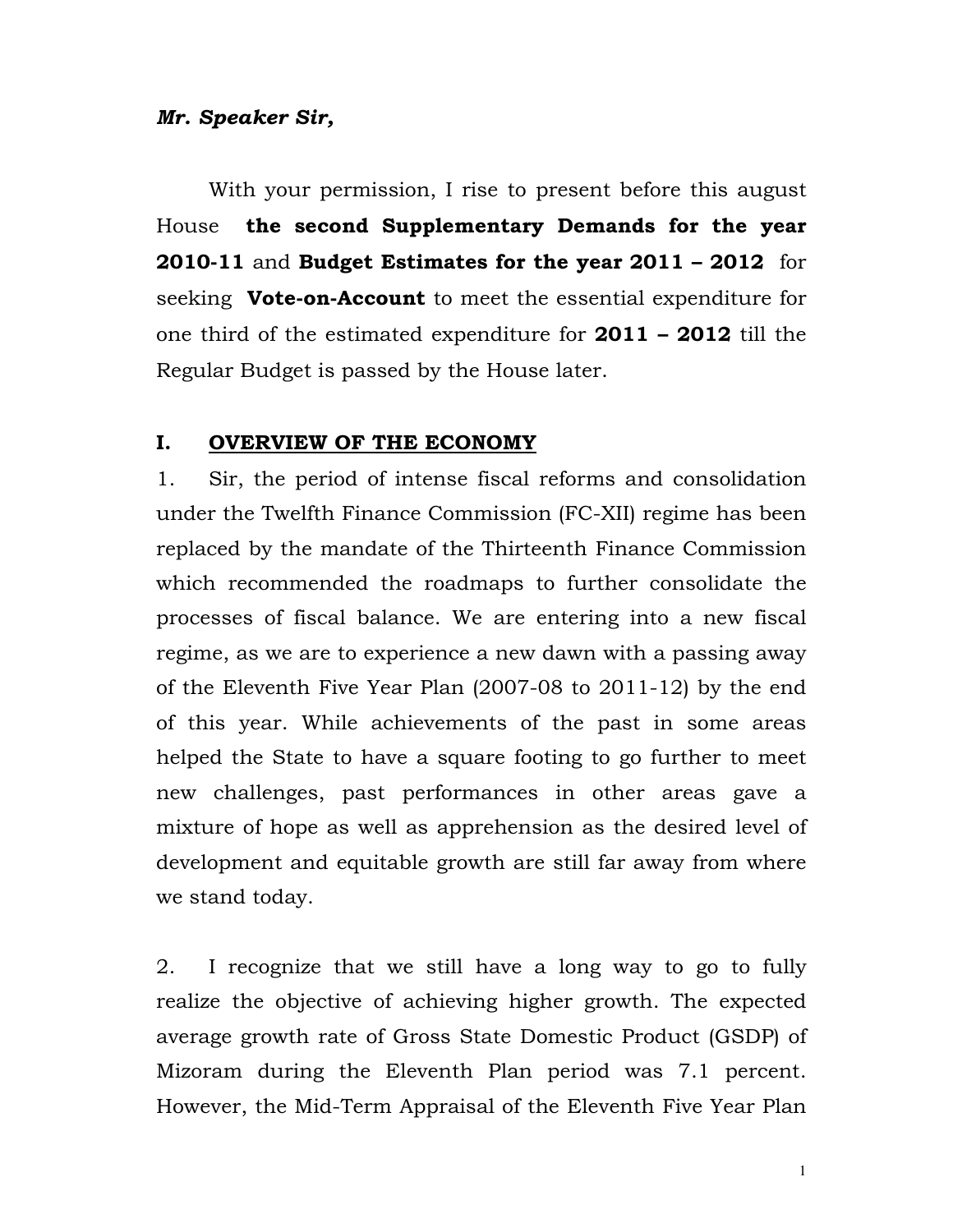produced by the Planning Commission of India placed the growth rate of the State at 5.5 percent in 2007-08, and 6.4 per cent in 2008-09 and the growth rate forecasted by the State for 2009-10 was 7 per cent only. Equipped with the outcomes of the mixture of these performances, we are now entering the award period of the Thirteenth Finance Commission, and the State Government will have to face challenges - dual tasks of mobilizing resources and ensuring austerity measures.

3. The objective of the State Government on one front is to strive for faster and inclusive growth. As per the new roadmaps for fiscal consolidation introduced by the Thirteenth Finance Commission, the projected growth rate of State's GSDP during 2010-11 is 9.7 per cent, 10 per cent in 2011-12, and 10.3 per cent growth rate of GSDP during the next successive three years. To achieve a faster and inclusive growth, we need to have more public investments as well as investments from private players. The slow pace of growth of GSDP in the past may be mainly attributable to the lack of investment other than public investments, which were regretfully insufficient to ensure the desired level of growth. Mainly due to its remote location and inaccessible terrains, lack of infrastructure and a rather hostile social and political history consequent to the political disturbances of 1966, and the aftermath private investment from outside is virtually absent. With the restoration of peace and improvement in communication, the climate conducive for entry of private players is slowly emerging. However, the Government will have to remain the key player as well as the creator of the right environment for investment for a long time to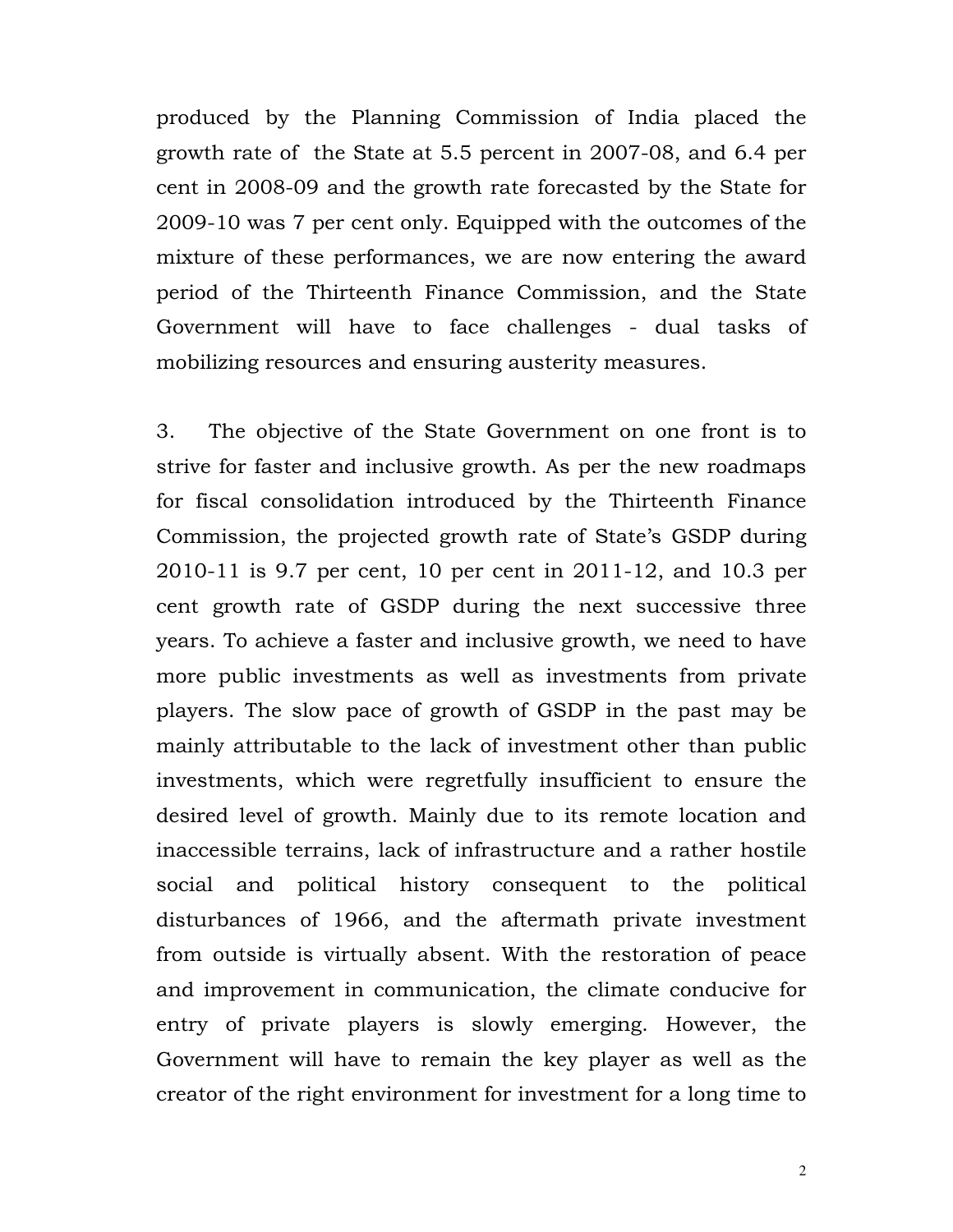come. Therefore, the Government will continue to accord priority to promote investment-friendly environment.

 $4.$ On the other front, the State's fiscal reforms program needs to be aligned with the structure of reforms introduced by the Thirteenth Finance Commission within which the fiscal deficit as well as the outstanding debt of the State has to be curbed at pre-determined levels. This implies that the Government will not be heavily relying on borrowings to finance its developmental expenditures. The issue of prime concern is, therefore, the need to generate surplus for capital investment. Towards this end, the State Government will take steps to reduce its non-plan revenue expenditure wherever possible, and at the same time, it will also take steps to ensure commercial viability of its public sector enterprises. The process for reforms of public sector units will be continued, and the continued existence of these Public Sector Units (PSUs) will depend to a great extent on their commercial viability. At the same time, the Government will continue to work with multilateral institutions to mobilize external resources to meet investment requirements. There is no denying the fact-that the road ahead is full of challenge. There are neither magic formulae nor short cut or easy way for achieving these goals. And I have no such magic tricks. May I remind the hon'ble Members that we have to reap the harvest by the sweat of our brow. Therefore, I propose to introduce certain measures to generate surplus fund for further investment for the common wealth of the people.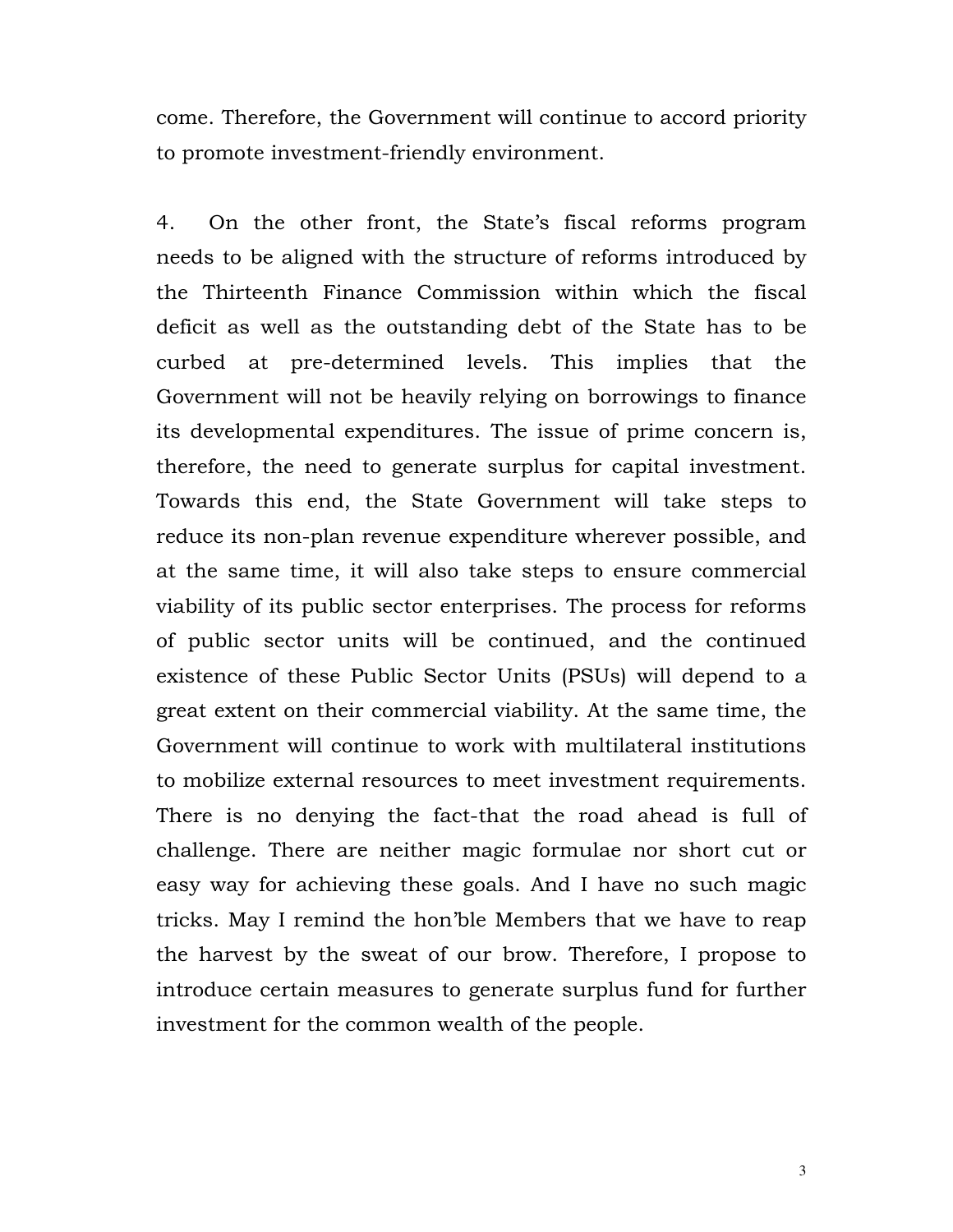#### II. **REVIEW OF YEAR 2010-2011**

 $5<sub>1</sub>$ Mr. Speaker Sir, Let me have a brief review of the fiscal position of the Year 2010-2011 as shown in the revised estimates

# **REVENUE RECEIPTS** Tax and non-tax revenue

6. Mainly due to the buoyant growth of Central taxes, the economy has been rebounding from the slow down of 2008 and the collection of tax revenue has increased considerably. This, in turn, had resulted in increased devolution of Central taxes and accordingly the tax revenue is increased to  $\bar{z}$  714.93 crore from the Budget Estimates of  $\bar{\tau}$  681.32 crore. The Revised Estimates under Non-Tax Revenues also increased to  $\bar{\tau}$  177.59 crore from the Budget Estimates of  $\bar{\tau}$  166.36 crore. Grant-in-aid is also estimated in the Revised Estimates at  $\bar{\tau}$  2821.33 crore against the Budget Estimates of  $\bar{\tau}$  2406.17 crore. The total revenue receipts in the Revised Estimates for 2010-11 is, therefore,  $\bar{\tau}$ 3713.85 crore against the Budget Estimates of  $\bar{\tau}$  3253.86 crore.

# **Capital Receipts**

7. The estimated net capital receipt in the Revised Estimate for 2010-2011 is  $\overline{\xi}$  571.38 crore over and above the Budget Estimates of  $\bar{\tau}$  259.59 crore securing an increase of 120.11 per cent. This includes net Public Debt of  $\bar{\zeta}$  538.37 crore and recoveries of Loans & Advances of  $\bar{\tau}$  33.01 crore.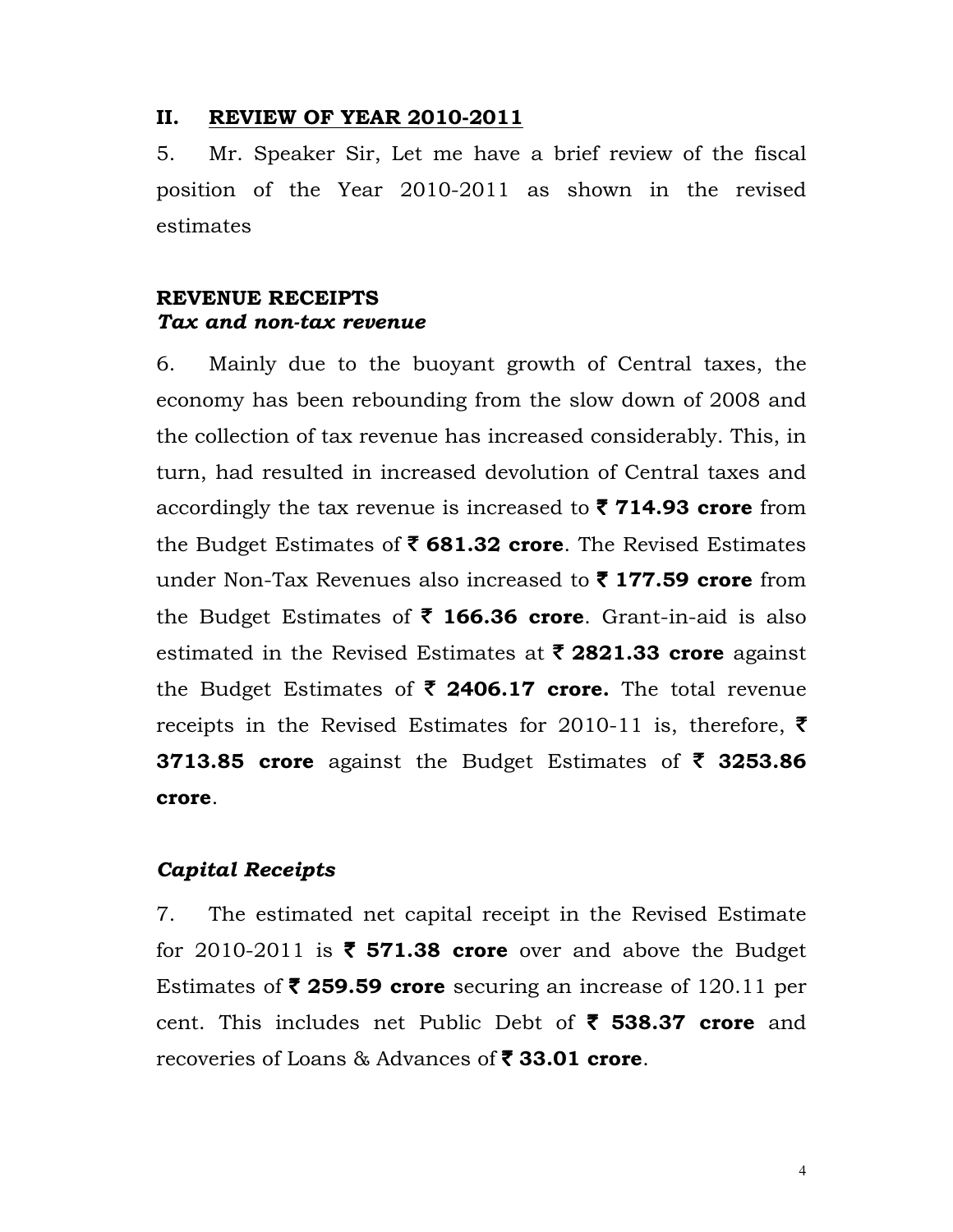# **EXPENDITURE** Revenue Expenditure

8. In the revenue account for the Revised Estimates 2010-11, the gross revenue expenditure was estimated at  $\bar{\tau}$  3701.44 crore against the budget estimate of  $\bar{\xi}$  2913.98 crore. Out of this. non-developmental expenditure was estimated at  $\bar{\tau}$  **2205.33 crore** which is 59.5 per cent of the total revenue expenditure whereas development expenditure was estimated at  $\bar{\tau}$  **1496.11 crore** which accounts for 40.2 per cent of the total revenue expenditure.

# Capital Expenditure

Capital Expenditure includes expenditure on capital 9. outlay, disbursement of loans and advances and repayment of loans. Revised Capital expenditure during 2010-11 was estimated at  $\bar{\tau}$  1351.87 crore. Out of which, Capital Outlay was estimated at  $\bar{\tau}$  890.33 crore, disbursement of loans at  $\bar{\tau}$  32.15 crore and Public Debt at ₹429.39 crore.

## **Fiscal Indicators**

10. The gross fiscal deficit during 2010-11 is estimated at  $\bar{\tau}$ 735.32 crore, which is 11.6 per cent to the State's GSDP. The targeted gross fiscal deficit as a percentage to the GSDP during 2010-11 as per the fiscal consolidation roadmap introduced by the Thirteenth Finance Commission is 7.5 per cent.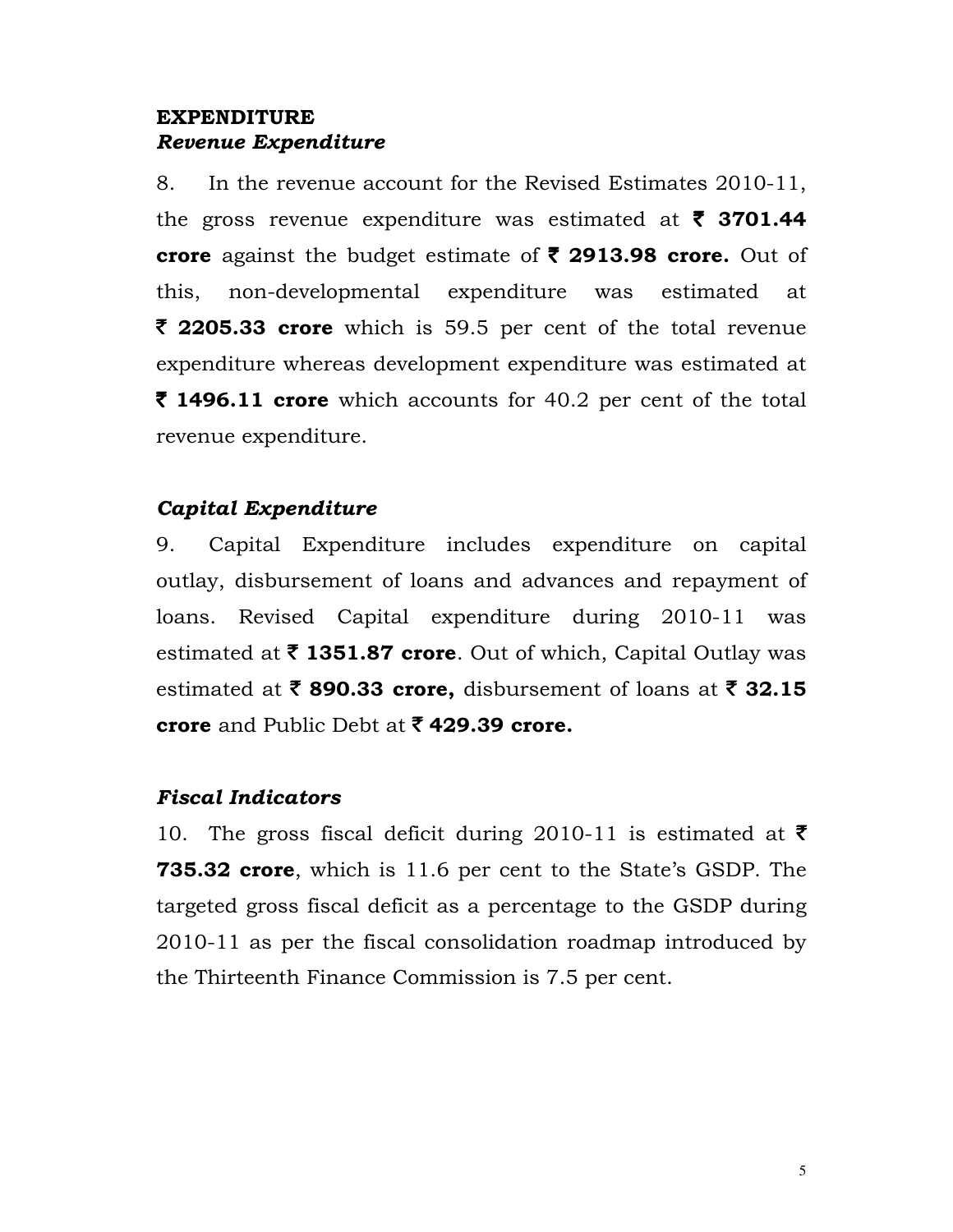### **Revenue Surplus**

11. The revenue surplus in the revised estimates for 2010-11 is  $\bar{\tau}$  14.15 crore. The rather low level of revenue surplus and its resultant high fiscal deficit is mainly due to introduction of new pay to the employees and pensioners in line with the recommendations of the Sixth Central Pay Commission.

## III. BUDGET 2011 - 2012

Mr. Speaker Sir, I now turn to the Budget Estimates for  $2011 - 12.$ 

12. As hon'ble Members are aware, due to late finalisation of the State Annual Plan for  $2011 - 2012$ , I am not in a position to present a regular Budget but to seek for **Vote-on-Account**. I will lay a regular budget in due course.

### Revenue Receipts

13. Estimated Revenue Receipt is  $\bar{\tau}$  3501.67 crore. Out of this, the State's Own Tax revenue is estimated at  $\bar{\tau}$  173.17 crore and the State Own Non-Tax revenues is estimated at  $\bar{\zeta}$  237.57 crore. Share of taxes is estimated at  $\bar{\tau}$  709.73 crore and Grants in aid from Central Government is estimated at  $\bar{\tau}$  2381.20 crore.

### Capital Receipts

14. Net Public Debt is estimated at  $\bar{\tau}$  192.95 crore and the recoveries of Loans & Advances is estimated at  $\bar{\tau}$  33.01 crore.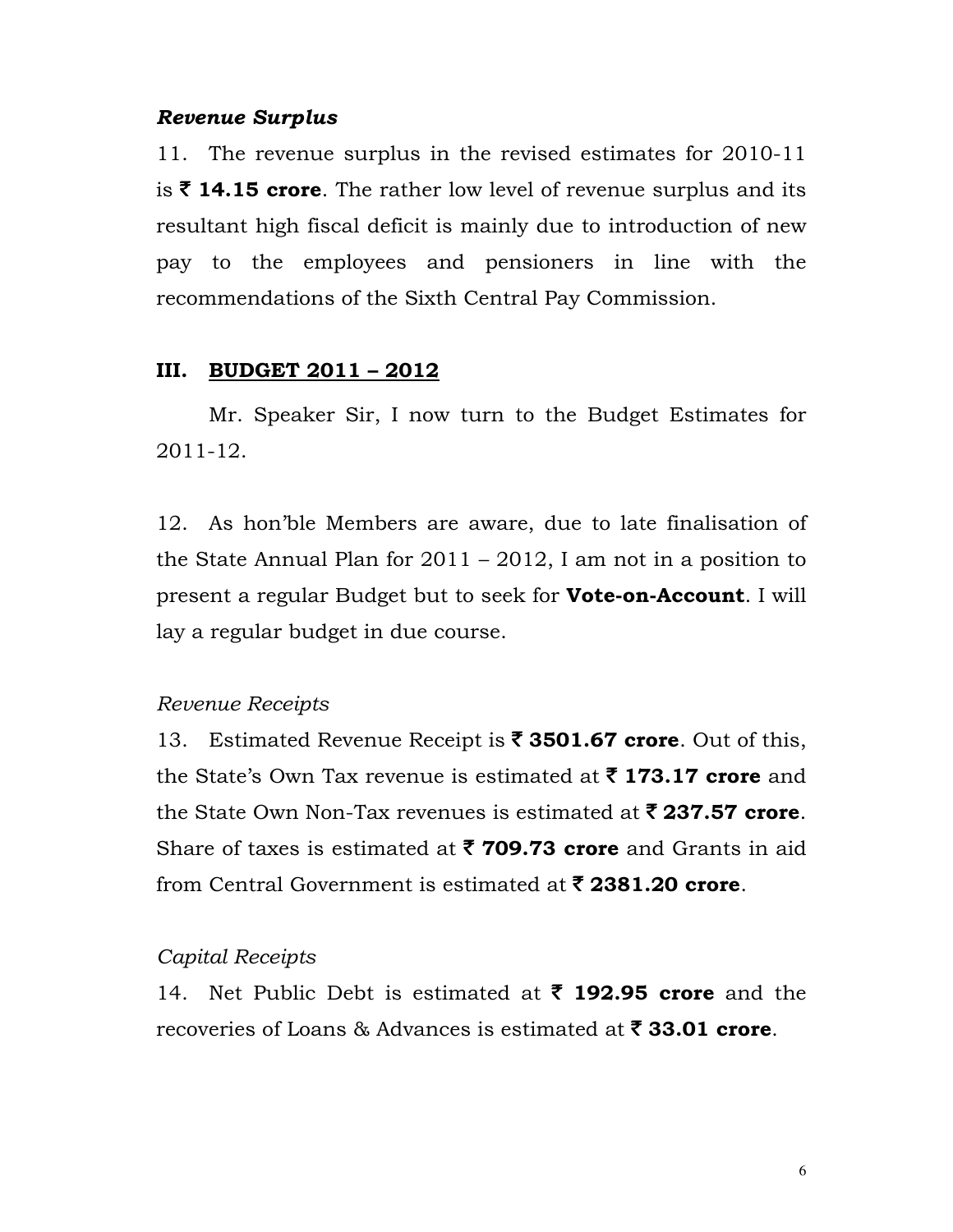# Expenditure

Revenue Expenditure 15. Gross Revenue Expenditure is estimated at  $\bar{\tau}$  3262.47 crore whereas Net Revenue expenditure is estimated at  $\bar{\tau}$ 3260.72 crore.

# Capital Expenditure

16. Gross Capital Expenditure is estimated at  $\bar{\tau}$  506.68 crore, Public Debt at  $\bar{\tau}$  263.67 crore and Loans and Advances at  $\bar{\tau}$ 30.00 crore.

# **Annual Plan 2011 - 2012**

17. Respected Sir, the Annual Plan size for 2011-12 was finalized only a few days ago and time does not permit me to present Regular Budget incorporating the Annual Plan. At the same time, I am happy to inform the hon'ble Members that the Annual Plan Outlay for 2011-2012 was fixed at  $\bar{\tau}$  1700.00 crore in the meeting I had with the Deputy Chairman, Planning Commission of India. The plan commitments and developmental initiatives will be highlighted at the time of laying of the regular budget. However, I will make a brief on NLUP which is the flagship program of my Ministry.

# New Land Use Policy

18. The State Government will continue to make efforts for achieving the objective of inclusive growth through the New Land Use Policy (NLUP) in a planned manner. This gigantic and noble Policy of the State Government will not only create sustainable and profitable livelihood but it will also positively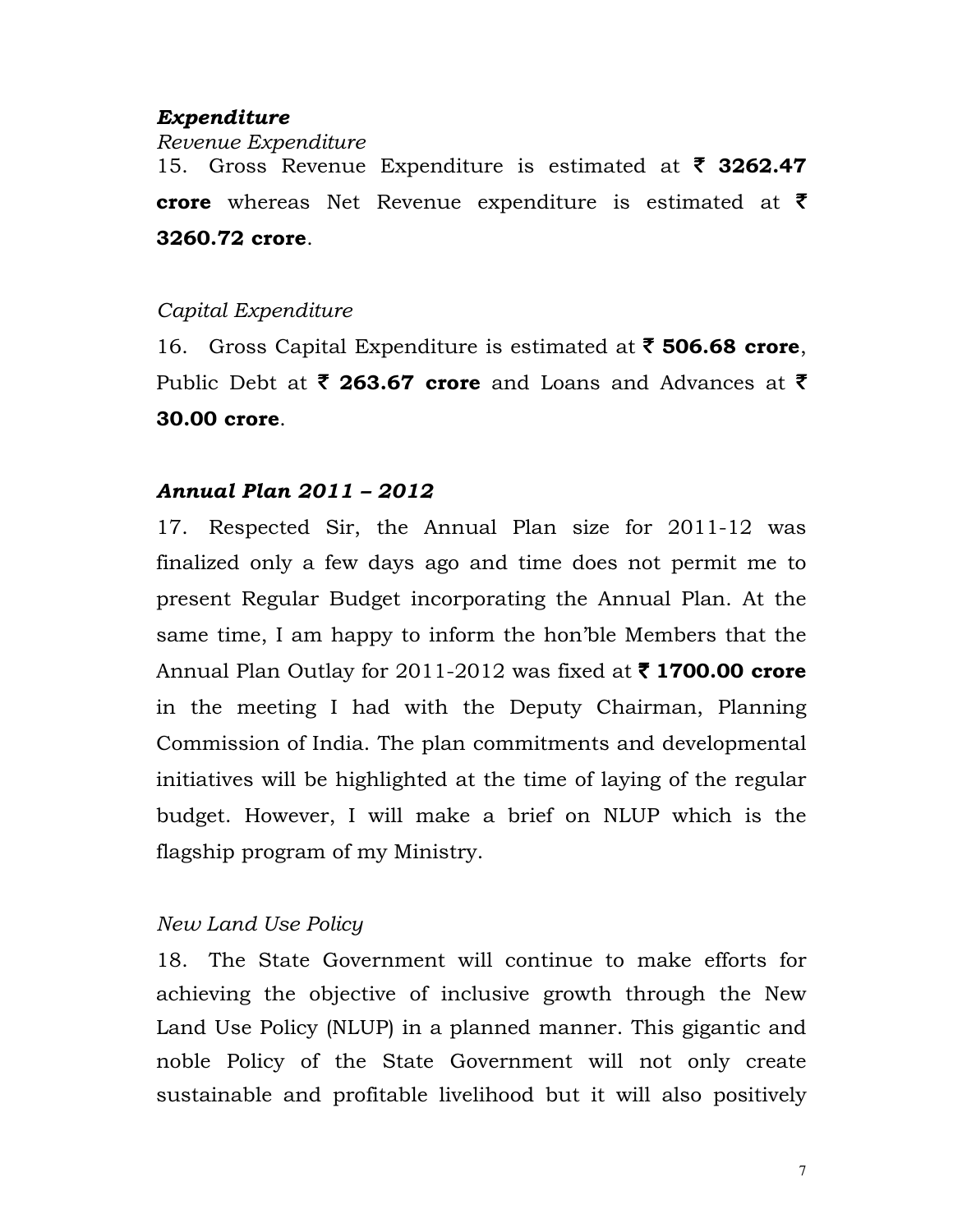affect issues like environmental sustainability, poverty reduction and gender balance. It is also expected that the policy will trigger higher growth in the Agriculture Sector. During 2010-2011, ₹ 234.82 crore was allocated under Additional Central Assistance for the implementation of NLUP which was divided into three components, namely- the Management Component of ₹ 15.62 crore, Infrastructure Component of ₹ 20.49 crore and of **₹198.71** Development Component crore. From the. Development Component, 45139 beneficiaries are given financial assistance. For the next financial year, Projection has been made to cover more beneficiaries and to enhance the coverage of the scheme in terms of financial assistance, training, capacity building and infrastructure development. The physical and financial projections for 2011-12 will be duly incorporated in the Regular Budget.

## **Fiscal Indicators**

19. Revenue account will continue to be in surplus and is estimated at  $\bar{\tau}$  240.94 crore and the Gross Fiscal Deficit is estimated at  $\bar{\tau}$  112.73 crore. Hence, the percentage of gross fiscal deficit to the projected State's GDP (current prices) which stood at  $\overline{\mathbf{z}}$  7216.75 crore is 1.56 per cent.

## **Outstanding Public Debt**

20. Outstanding public debt which was as high as  $\bar{\tau}$  3259.81 crore at the end of 2008-09 fiscal was reduced to  $\bar{\tau}$  3163.94 **crore** during 2009-10 fiscal. Containing the outstanding debt could be partly attributed to pre-payment of high cost debt under the ADB-assisted Mizoram Public Resource Management Programme.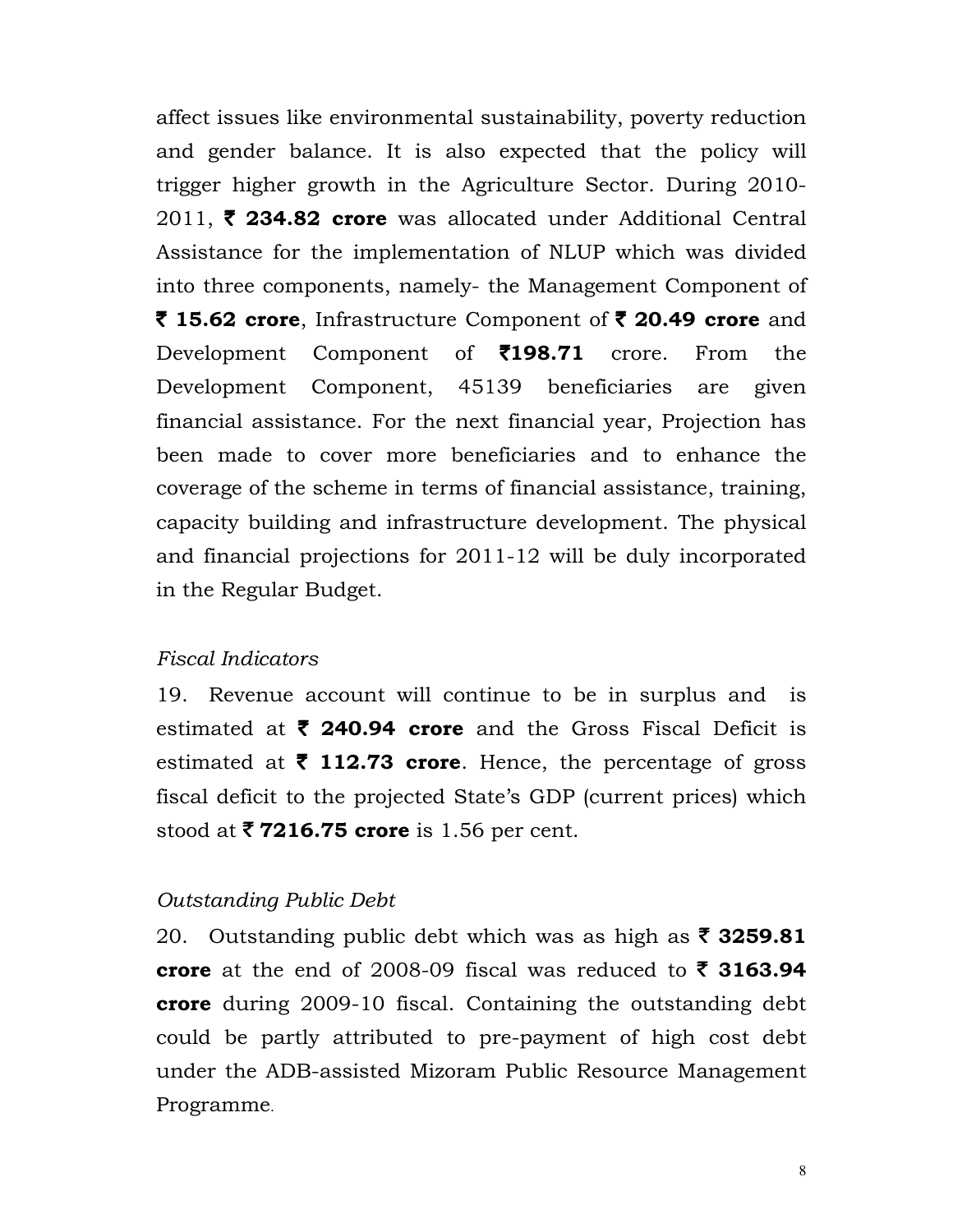### **Public Expenditure Review Committee**

21. The Public Expenditure Review Committee (PERC) had already held its sittings to review the fiscal position for the 1<sup>st</sup> half of 2009-10 and the  $2^{nd}$  half of 2009-10 on 10<sup>th</sup> March 2010, and 14<sup>th</sup> March, 2011 respectively.

## IV. TAX AND NON- TAX PROPOSALS

Sir, as I already highlighted, the increasing pressure of 22. expenditure on revenue account on the one hand and the need for higher investments on capital account compel us to mobilize more resources. To effectively address this, we need to adopt a two-way approach to fiscal management; to contain nonproductive expenditure and mobilize additional resources. In keeping with this, I propose the following measure for mobilising tax and non-tax revenues.

23. I propose the following measures of tax and non-tax revenues-

upward revision of rates of sales tax on Petroleum a) products and increase of the uniform floor rate of VAT on other items as done in the neighbouring States.

upward revision of monthly minimum of user charge b) in respect of piped water supply; upward revision of various taxes under Transport Department which were fixed as far back as in 1997.

c) compulsory registration of all documents relating to land settlements, periodic patta, etc...